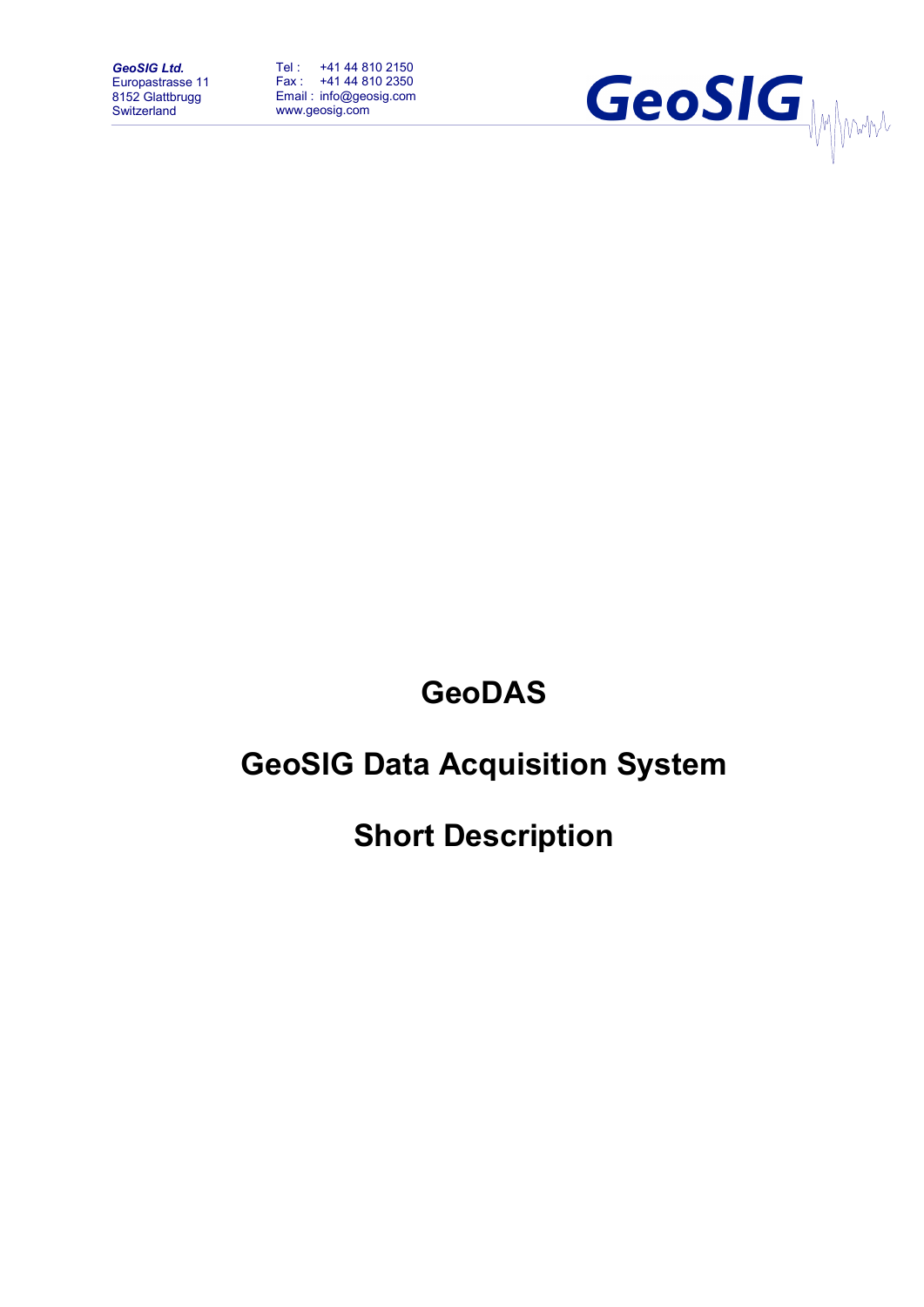

## **General Notes**

The GeoSIG Data Acquisition System (GeoDAS) is a graphical Microsoft Windows-based application running under Windows 98/NT4/2000/XP.

This program is used for instrument configuration and for acquisition of data provided by any standard GeoSIG instrument. Data is delivered through serial communication channels. **Two types of data delivery are supported**. The first type is event downloading. In this case the instrument is configured as a **seismic recorder**, which detects events and keeps them locally in the instrument memory. These files are transferred to the PC via telephone line or direct link to GeoDAS. The second type is a continuous telemetry link or direct connection via cable providing near real-time data from the instrument, which is configured as **digitiser** in such case. If the serial channels to an instrument are bi-directional ones, GeoDAS can perform full configuration of the remote instrument and can monitor its state of health. GeoDAS is mainly intended for serving several instruments at the same time. The instruments may have different types and parameters and they are accessed through independent serial channels.

An example of the main GeoDAS screen is shown in the figure below. The figure indicates also the basic elements of this screen: the main information windows, main menu, toolbars, context menus, etc.

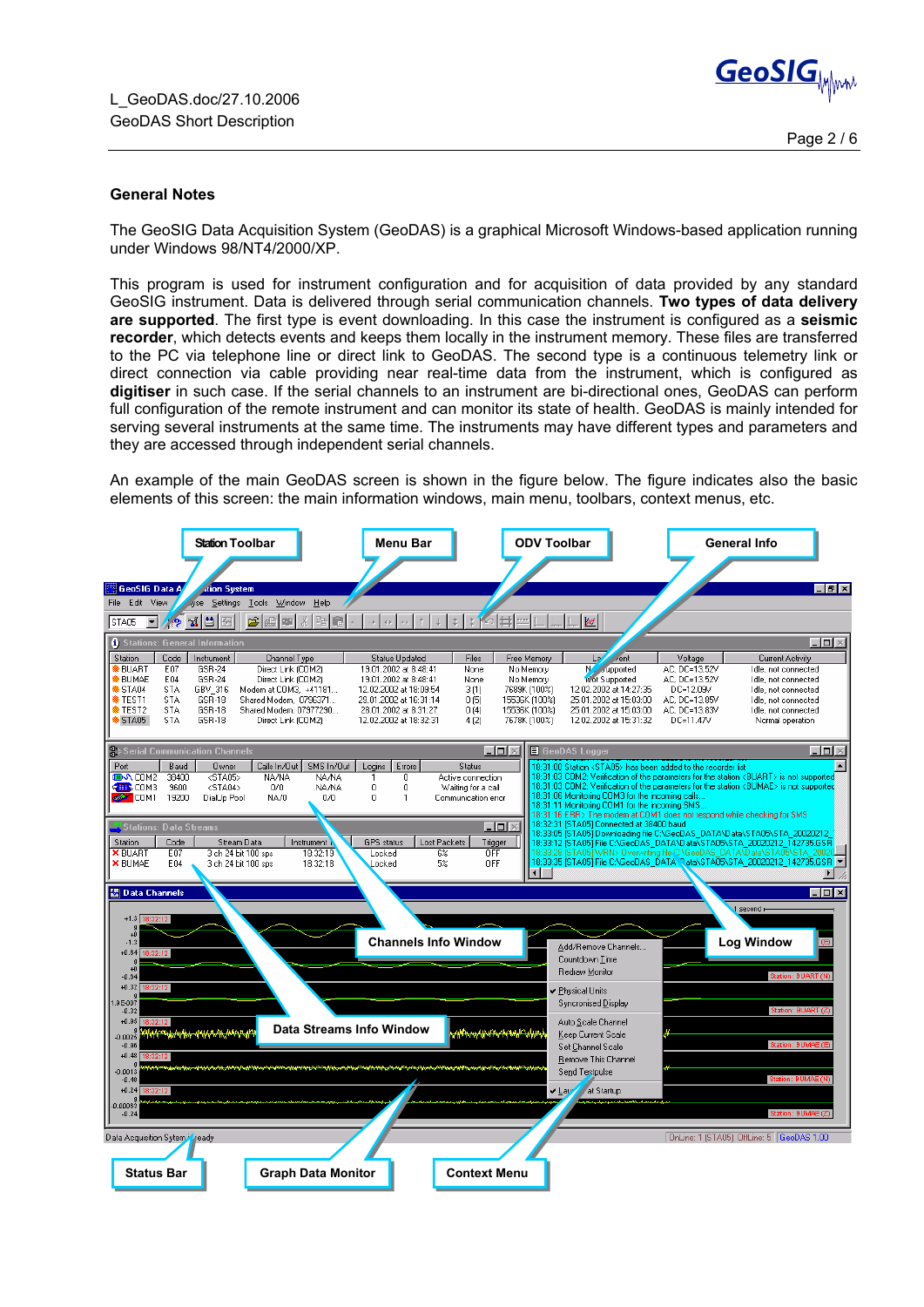

## **General tasks of GeoDAS**

- Setup of an instrument. One can change any parameters of an instrument with GeoDAS.
- State of health (SOH) monitoring. GeoDAS performs permanent or periodical monitoring of an instrument status.
- Downloading of the event files from an instrument working as a recorder
- Off-line event data view and simple data analysis
- Support for serial data streams (GSBU GeoSIG-Bergen and CWB or IASPEI formats)
- Logger features. GeoDAS keeps important messages in a log file.
- Real-time data viewer for an instrument, which provides serial data stream.

GeoDAS has been designed to meet all requirements with respect to almost every possible application. The program has an open architecture not only for multiple local recorders connected to the standard serial port, but also for networking of local recorders, supporting modem and network communications, including communication via Internet (TCP/IP protocol). These features provide flexible interfacing between GeoSIG recorders and users irrespective of how far they are located from each other.

Additionally to the features above, GeoDAS allows all the Windows standard functionality to be used in an easy and intuitive way. The Program provides a perfect software interface between users (operators) and hardware based on GeoSIG recorders of GSR/GCR/GBV product lines. Besides that, GeoDAS provides data analysis, which has been developed mainly for civil engineering purposes and preliminary seismic analysis of recorded data. With GeoDAS one can set any configuration of GeoSIG recorders, which is supported by current versions of hardware. Furthermore, the program keeps compatibility with the previous versions of GeoSys recorders based on GSR-12/16. GeoDAS supports data exchange between the recorders and the PC both in interactive and automatic modes of operation.

## **Recording the Events**

The most typical operation mode of GeoSIG instruments is the standalone recorder. After the installation of such an instrument, one has to set its parameters in a way that the instrument will be capable of recording the events. The event files containing data records are kept in the recorder memory, which is usually an ATA flash memory card or on-board SRAM. As soon as new event files are saved to the recorder memory, one can login to this recorder with GeoDAS and can download these files to the computer. Further the event files can be viewed, processed and analysed with the Off-Line Data Viewer.

In general there are two possibilities: either data files are downloaded by GeoDAS automatically or the user can do so at any time in the manual mode with the Event File Manager, which is shown in the figure below.

| EventManager for the station <gcr16></gcr16> |             |                          |                    |                      |                  |                                                  |                              | $\blacksquare$ $\blacksquare$ $\blacksquare$ |
|----------------------------------------------|-------------|--------------------------|--------------------|----------------------|------------------|--------------------------------------------------|------------------------------|----------------------------------------------|
| Filename                                     | Type        | Date                     | Time               | Duration             | Flags            | Peak Values                                      | <b>File Status</b>           | Disconnect                                   |
| GCR 20000101 000000                          | Perm.       | 01.01.2000               | 0:00:00            | 54 sec               | ---------------- | l.45e+000 mm/s 1.8                               | Not Downloaded               |                                              |
| GCR 20000101 000027                          | Event       | 01.01.2000               | 0:00:27            | $02$ sec.            | T                | $1.27e+000$ mm/s $1.8$                           | Downloaded                   | <b>Trigger Now</b>                           |
| GCR 20000101 000100                          | Perm.       | 01.01.2000               | 0:01:00            | 59 sec               | ---------------- | $1.50e+000$ mm/s $1.8$                           | Not Downloaded               |                                              |
| <b>Bernard The Minister Beet</b><br>GCR.     | Event       | N1 N1 2000               | 0:01:32            | 02 <sub>sec</sub>    | T                | 9.19e-001 mm/s 1.4                               | Downloaded                   |                                              |
| Download<br>GCR                              | Perm.       | 01.01.2000               | 0:02:00            | 59 sec               | ---------------- | $1.90e+000$ mm/s $3.2$                           | Not Downloaded               |                                              |
| GCR  <br>Delete                              | Event       | 01.01.2000               | 0:02:41            | $02$ sec.            | T                | 1.21e+000 mm/s 2.2                               | Not Downloaded               |                                              |
| GCR.<br>File Information                     | Perm.       | 01.01.2000               | 0:03:00            | 59 sec               | ---------------- | 1.41e+000 mm/s 2.6                               | Not Downloaded               | Exit                                         |
| GCR.<br>View Data<br>GCR.                    | Event       | 01.01.2000<br>01.01.2000 | 0:03:22<br>0:03:45 | $02$ sec<br>$02$ sec | T<br>T           | $4.91e-001$ mm/s $1.2$<br>$1.25e+000$ mm/s $2.1$ | Not Downloaded<br>Downloaded |                                              |
|                                              | Event       |                          |                    |                      |                  |                                                  |                              |                                              |
| $\blacksquare$                               |             |                          |                    |                      |                  |                                                  | $\mathbf{F}$                 | No Details                                   |
| General Information                          |             |                          |                    |                      |                  |                                                  |                              | Download All                                 |
| $ 5 + 4 $<br>Total files in the instrument   |             |                          |                    |                      |                  |                                                  |                              |                                              |
|                                              |             |                          |                    |                      |                  |                                                  | Delete All                   |                                              |
| Total data memory, kByte                     | $384 + 128$ |                          |                    |                      |                  |                                                  |                              |                                              |
|                                              |             |                          |                    |                      |                  |                                                  |                              | Download All PR                              |
| Occupied by data, kByte                      | $111 + 374$ |                          |                    |                      |                  |                                                  |                              |                                              |
| 25.02.2002 at 11:55:18<br>Last update        |             |                          |                    |                      |                  |                                                  | Delete All PR                |                                              |
|                                              |             |                          |                    |                      |                  |                                                  |                              |                                              |
| Current Status                               |             |                          |                    |                      |                  |                                                  |                              |                                              |
| Downloaded GCR 20000101 000345.GCR           |             |                          |                    |                      |                  | Defragment                                       |                              |                                              |
|                                              |             |                          |                    |                      |                  |                                                  |                              |                                              |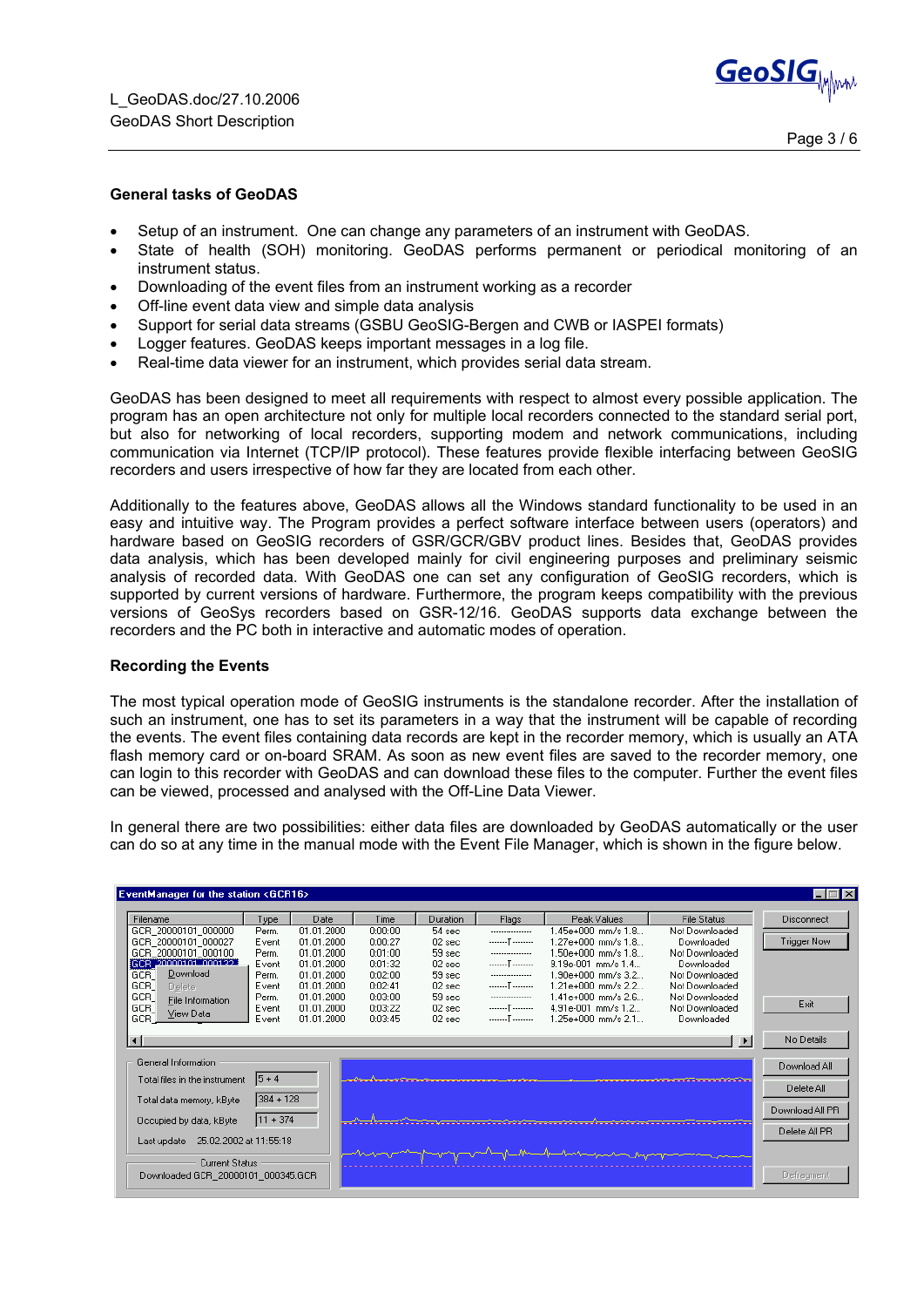

## **Setup of an Instrument**

Any parameter of any GeoSIG standard recorder can be set with GeoDAS. The instrument will work according to these settings, even without being connected to the computer, since they are saved in the instrument memory. The user interface for setting parameters is shown in the figure below.

The dialog called Instrument Setup Manager consists of several pages or tabs. They are filled up with the detailed information stored in the instrument. The following pages are available**: Station, Instrument, Sampling, Channels, Date and Time, Data Streams, Communication, Interconnection, Event Trigger, Time Triggers, Error and Warnings, Test, Power and Batteries, Alarms, Printer, Batch Mode, LCD Display.** 

| Event Trigger<br>Alarms<br>Channels<br>Communication<br>Sampling<br>Time Triggers<br>Data Streams<br>Errors and Warnings<br>Printer<br><b>Batch Mode</b><br><b>Interconnection</b><br><b>Station</b><br>Power and Batteries<br>Date and Time   Test<br><b>LCD Display</b><br>Instrument  <br>General Station Information<br>Station Info<br>Recorder<br><b>GPS</b><br>∥STA<br>00000<br>Unknown<br>Altitude<br>Station code<br>47°25.800N<br>Glattbrugg<br>Unknown<br>Latitude<br>Location<br>008°33.200E<br>5<br>Unknown<br>Longitude<br><b>Restarts</b><br><b>Reset Restarts Counter</b><br>Update from GPS<br><b>Check and Comments</b><br>01.01.1997<br>Date of Installation<br>101.01.1997<br>∥GS<br>Date of Last Check<br>Checked by<br>GSR-18 GeoSIG<br>Comment | Screen «» Instrument<br>Active Page<br>All Settings<br>Monitor <sup>1</sup><br>Reset<br>Put<br>Put<br>These actions are available<br>when on-line only. All pages<br>are updated upon login<br>Screen «» Station setup file<br>All pages are loaded from<br>or saved to the setup file<br>Save<br>Load<br>Screen «» Clipboard<br>Active Page<br>All Settings<br>Copy<br>Copy<br>Paste<br>Paste<br>Screen «» Any config file<br>Export or import all pages<br>Export<br>Import |
|-----------------------------------------------------------------------------------------------------------------------------------------------------------------------------------------------------------------------------------------------------------------------------------------------------------------------------------------------------------------------------------------------------------------------------------------------------------------------------------------------------------------------------------------------------------------------------------------------------------------------------------------------------------------------------------------------------------------------------------------------------------------------|-------------------------------------------------------------------------------------------------------------------------------------------------------------------------------------------------------------------------------------------------------------------------------------------------------------------------------------------------------------------------------------------------------------------------------------------------------------------------------|
| Disconnect<br>Normal operation<br><b>Status</b>                                                                                                                                                                                                                                                                                                                                                                                                                                                                                                                                                                                                                                                                                                                       | Screen « GeoDAS defaults<br>Active Page<br>All Settings<br>Default<br>Default<br>Exit Setup Manager                                                                                                                                                                                                                                                                                                                                                                           |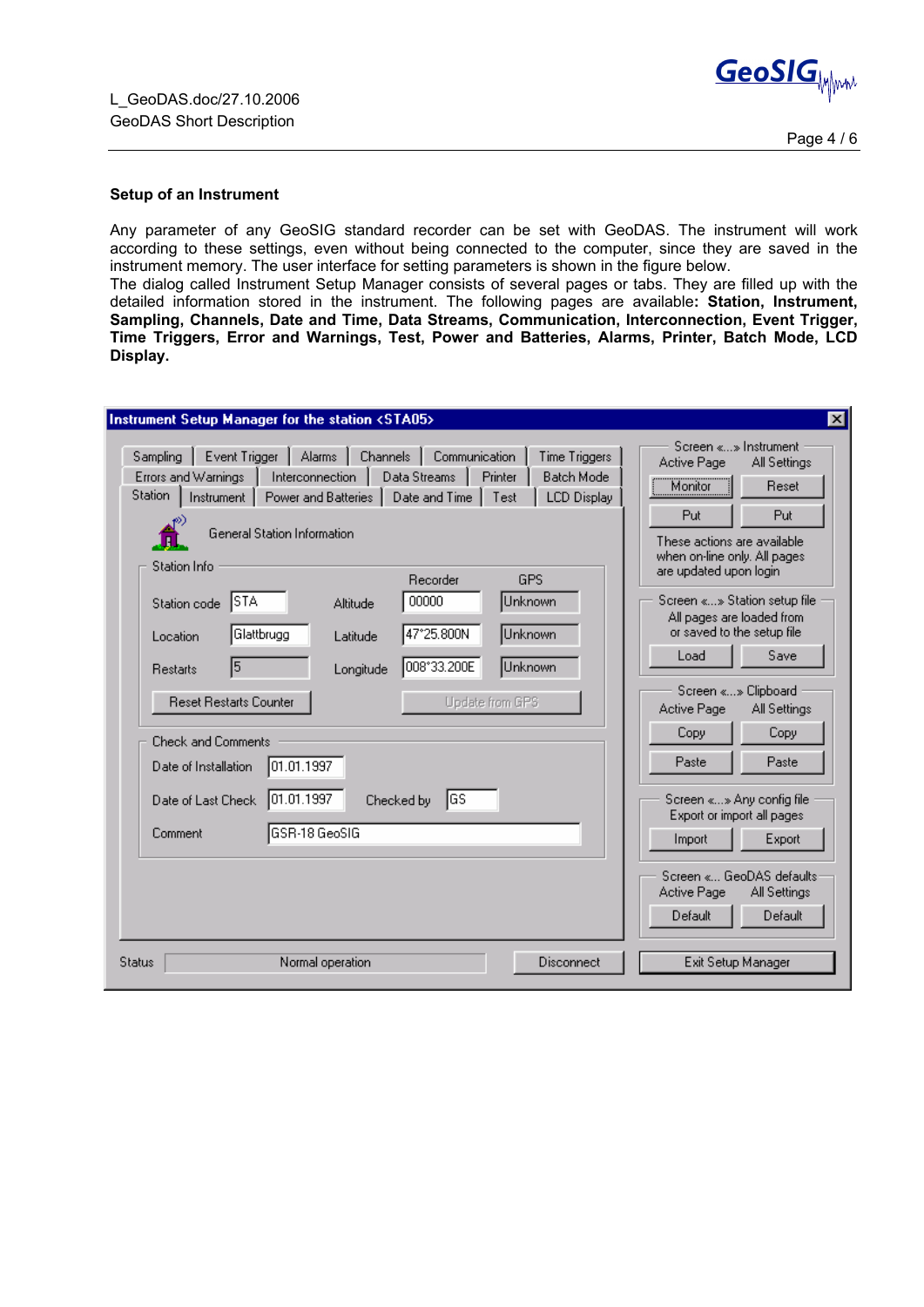

## **Working with Data Streams**

Several types of GeoSIG instruments, such as GBV and GSR-18/24, can provide the streams of data through the serial communication channel. Data streams carry either data samples, which are sent in the binary format as soon as they are gathered from the A/D converters, or data packets of samples collected within a time frame of maximum one-second interval. In general the instruments are capable of recording files and sending data streams at the same time. But very often it is not required, so the instruments may have no event memory. They work as digitizers only providing data streams. The data delivered by a stream can be saved to files, analysed, used for issuing a seismic network trigger and forwarded to other data processing applications, for instance, to the **USGS Earthworm software package.** The Data Graph Monitor is a graphical representation of the active data streams. The data signals arriving from the instrument are displayed as waveforms:

| $\Box$ o $\Box$<br>  認 Data Graph Monitor                                                                                                                                                       |                                                                |                                                                                                                 |  |  |  |  |  |  |
|-------------------------------------------------------------------------------------------------------------------------------------------------------------------------------------------------|----------------------------------------------------------------|-----------------------------------------------------------------------------------------------------------------|--|--|--|--|--|--|
|                                                                                                                                                                                                 |                                                                | l second r                                                                                                      |  |  |  |  |  |  |
| +0.0045 09:47:16<br>[hpwbstpypylyppobyco-usunne-minodeed]brokhomedperaturespoor-milomineamen-milomineal[hbweseen-enadominhomentrisque-Milog<br>$+0.0045$<br>Station: EWST1 (Long.)<br>$+0.0044$ |                                                                |                                                                                                                 |  |  |  |  |  |  |
| +0.0067<br>(47:16)<br><b>Indebted Accelled Colombia Service</b><br>g<br>$+0.0066$<br>$+0.0065$                                                                                                  | Add/Remove Channels<br>Countdown Time                          | <u>mm:#{W#jn.wwppffpp.com/khtplpp.com/com/com/spppw/w/pfffwp/jpp/prosen-spotppier</u><br>Station: EWST1 (Tran.) |  |  |  |  |  |  |
| $-0.0062$<br>g<br>ومراباتها الماران والبارح ومعرفاتهما<br>-0.0063 W(A)<br>$-0.0064$                                                                                                             | Redraw Monitor<br>$\vee$ Physical Units<br>Syncronised Display | Attention of the file of the late<br>Station: EWST1 (Vert.)                                                     |  |  |  |  |  |  |
| $-0.0094$<br>09:52:49 Jackson July 1997<br>g<br><del>`{C\$}PCF`N\`{ {{}\~</del> ^^{{ {{`!`\`\\\\<br>$-0.0094$<br>$-0.0095$                                                                      | ↓ Auto Scale Channel<br>Keep Current Scale                     | Station: EWST3 (Long.)                                                                                          |  |  |  |  |  |  |
| $-0.004$ 09:52:49<br>$-0.0041$<br>$-0.0042$                                                                                                                                                     | Set Channel Scale<br>Remove This Channel<br>Send Testpulse     | <b>UNIVERSITY OF THE UNIVERSITY</b><br>Station: EWST3 (Tran.)                                                   |  |  |  |  |  |  |
| $-0.003$<br><b>Jan Jan Jan Jan Jan Juli</b><br>$\frac{9}{10000}$<br><b>Ukas Las Internet</b><br>$-0.0031$                                                                                       | Launch at Startup                                              | Waadaha<br>Station: EWST3 (Vert.)                                                                               |  |  |  |  |  |  |

## **Off-line Data Viewer of GeoDAS**

The Off-Line Data Viewer (ODV) is intended for reviewing and interactive analysis of the digital signals offline. Original waveforms are taken from a file, which can have one of the standard formats created or supported by other GeoSIG software and by the data recorders.

The ODV supports various numbers of data channels in such way that operators could display on the screen and plot any set of them in any combination, make scaling, zooming, axis style changing, export to and import from various data formats, etc. in intuitive manner. Mathematical analysis will include such operations like digital filtering, response spectra calculation, integration and differentiation of signals, CAV calculation and others.